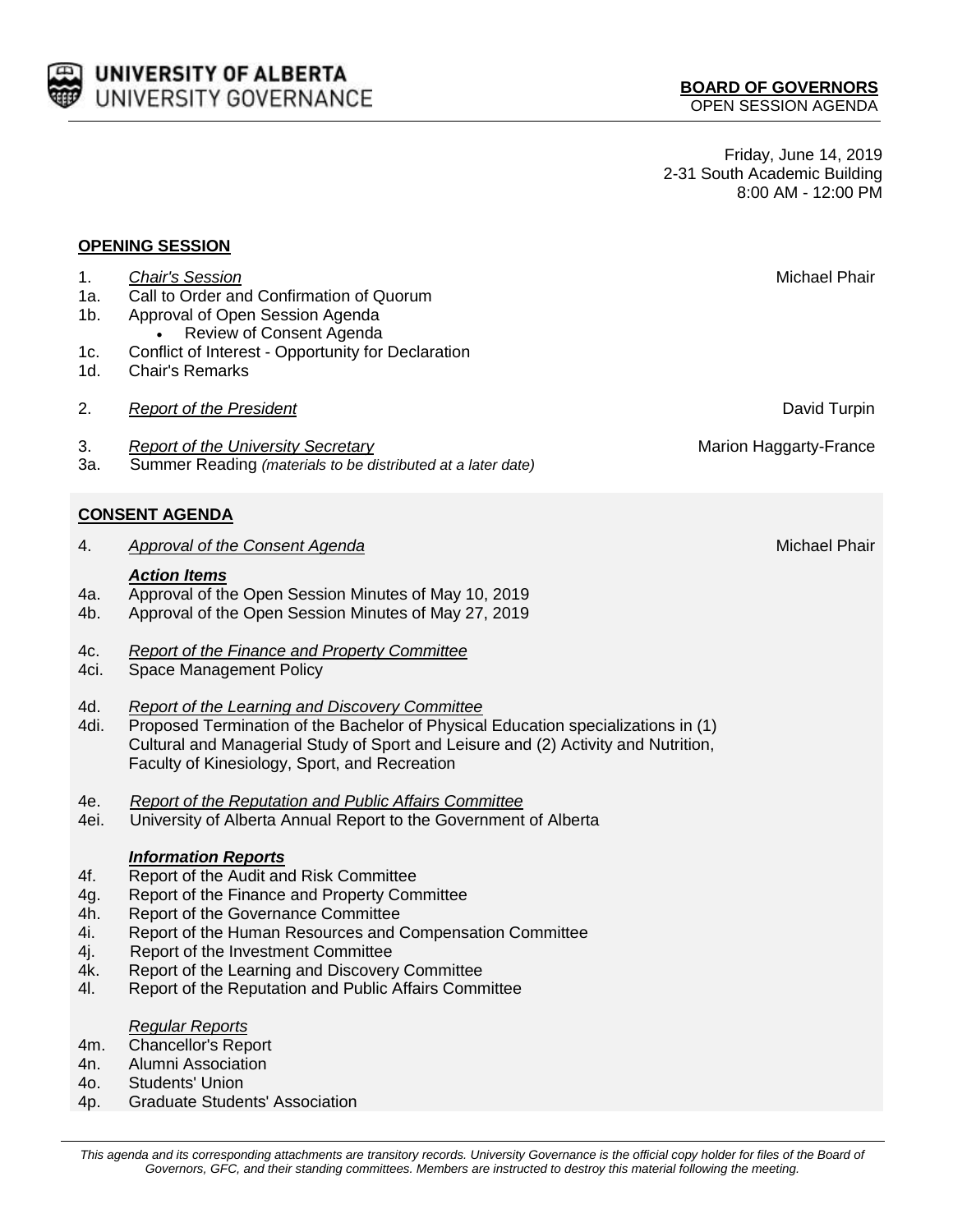5. *Report of the Investment Committee* Dave Lawson

- 4q. Association of Academic Staff
- 4r. Non-Academic Staff Association
- 4s. General Faculties Council
- 4t. Board Chair and Board Members Activity Report

## **DISCUSSION ITEMS**

| 5. | Report of the Investment Committee |
|----|------------------------------------|
|----|------------------------------------|

5a. Investment Committee Annual Report **Dave Lawson** Dave Lawson

## **ACTION ITEMS**

| 6.          | <b>Joint report of the Finance and Property and Learning and Discovery Committees</b>                                                                                                                                                                                                                                                                                                                                                             | Owen Tobert                                                                              |
|-------------|---------------------------------------------------------------------------------------------------------------------------------------------------------------------------------------------------------------------------------------------------------------------------------------------------------------------------------------------------------------------------------------------------------------------------------------------------|------------------------------------------------------------------------------------------|
| 6a.         | University of Alberta's Comprehensive Institutional Plan (CIP) (2019-2020)                                                                                                                                                                                                                                                                                                                                                                        | Lynne Paradis<br><b>Steven Dew</b><br>Gitta Kulczycki<br>Matthias Ruth<br>Andrew Sharman |
| 7.<br>7a.   | <b>Report of the Finance and Property Committee</b><br><b>International Tuition</b>                                                                                                                                                                                                                                                                                                                                                               | Owen Tobert<br><b>Steven Dew</b>                                                         |
|             | 7ai.<br><b>International Tuition Model</b><br>7aii. 2020-2021 Tuition Fee Proposal for Incoming International Students                                                                                                                                                                                                                                                                                                                            |                                                                                          |
| 7b.         | Board Delegation of Authority for Residence and Meal Plan Rates                                                                                                                                                                                                                                                                                                                                                                                   | Andrew Sharman                                                                           |
| 7c.         | Taking Care of our Campuses: An Integrated Asset Management Strategy (2019-<br>2035)                                                                                                                                                                                                                                                                                                                                                              | Andrew Sharman                                                                           |
| 8.<br>8a.   | <b>Report of the Human Resources and Compensation Committee</b><br>Workplace Impairment Policy and Procedures                                                                                                                                                                                                                                                                                                                                     | Lynn Parish<br>Gitta Kulczycki<br>Michelle Bonnici                                       |
| 9.<br>9a.   | <b>Report of the Learning and Discovery Committee</b><br>University of Alberta International Strategic Plan                                                                                                                                                                                                                                                                                                                                       | Lynne Paradis<br><b>Steven Dew</b>                                                       |
| 10.<br>10a. | <b>Board Governance Transformation</b><br>Proposed Terms of Reference for the:<br><b>Audit and Risk Committee</b><br>$\bullet$<br><b>Finance and Property Committee</b><br>$\bullet$<br><b>Governance Committee</b><br>$\bullet$<br>Human Resources and Compensation Committee<br>$\bullet$<br><b>Investment Committee</b><br>$\bullet$<br>Learning, Research, and Student Experience Committee<br><b>Reputation and Public Affairs Committee</b> | Michael Phair<br>Marion Haggarty-France<br>Juli Zinken                                   |
|             | <b>CLOSING SESSION</b>                                                                                                                                                                                                                                                                                                                                                                                                                            |                                                                                          |
| 11.         | <b>Other Business</b>                                                                                                                                                                                                                                                                                                                                                                                                                             | <b>Michael Phair</b>                                                                     |
| 12.         | Adjournment                                                                                                                                                                                                                                                                                                                                                                                                                                       | <b>Michael Phair</b>                                                                     |

This agenda and its corresponding attachments are transitory records. University Governance is the official copy holder for files of the Board of *Governors, GFC, and their standing committees. Members are instructed to destroy this material following the meeting.*